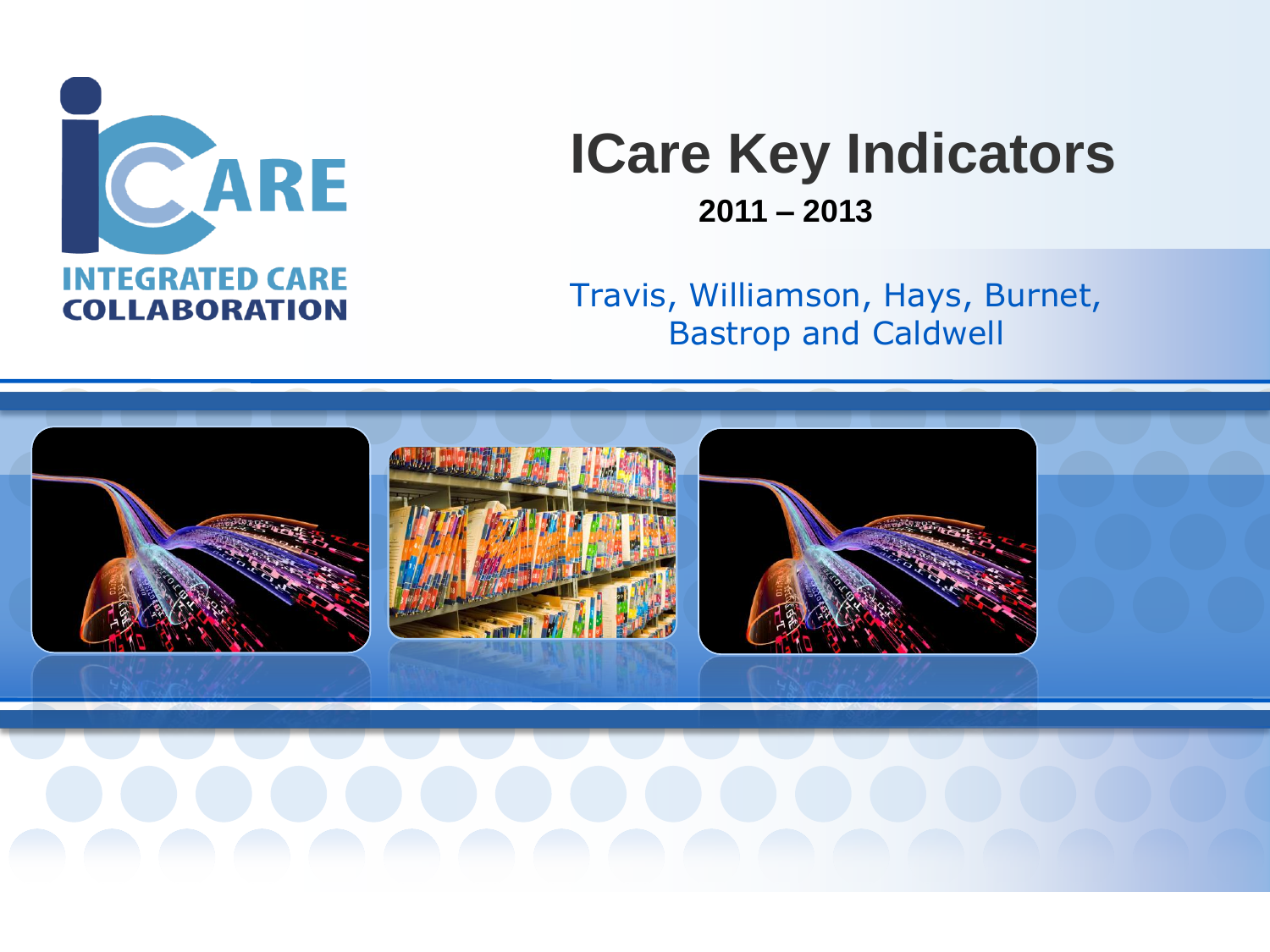### **Introduction**



#### **About this Report**

- The ICC Indicators report is a yearly report showing patient demographics information in the ICare system. The current report compares CY2011, CY2012 and CY2013.
- The report highlights data for patients residing in the six primary counties: Bastrop, Burnet, Caldwell, Hays, Travis and Williamson.
- The report shows data related to gender, age, race/ethnicity, payor, and county of residence.
- Updated reports are available on the ICC website <http://icc-centex.org/>.

#### **Total ICare Stats CY2011 - CY2013**

- For all of ICare:
	- Patients: 721,774
	- Total encounters: 4,547,709
- For the 6 county area there were:
	- Overall unique patients in ICare: 579,405
	- Total encounters: 3,819,166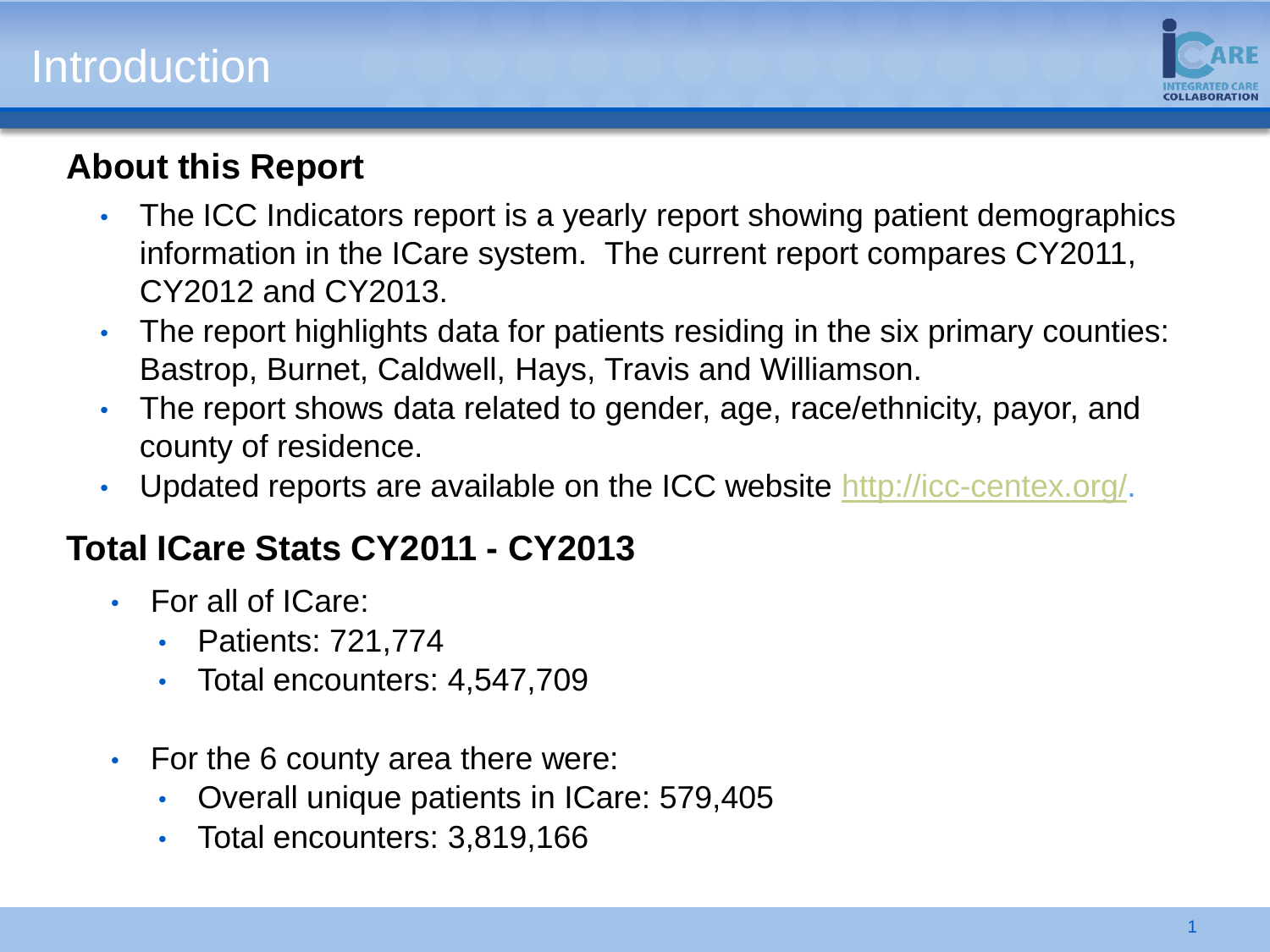#### Gender





• The gender of unique patients in ICare remains consistent from year to year.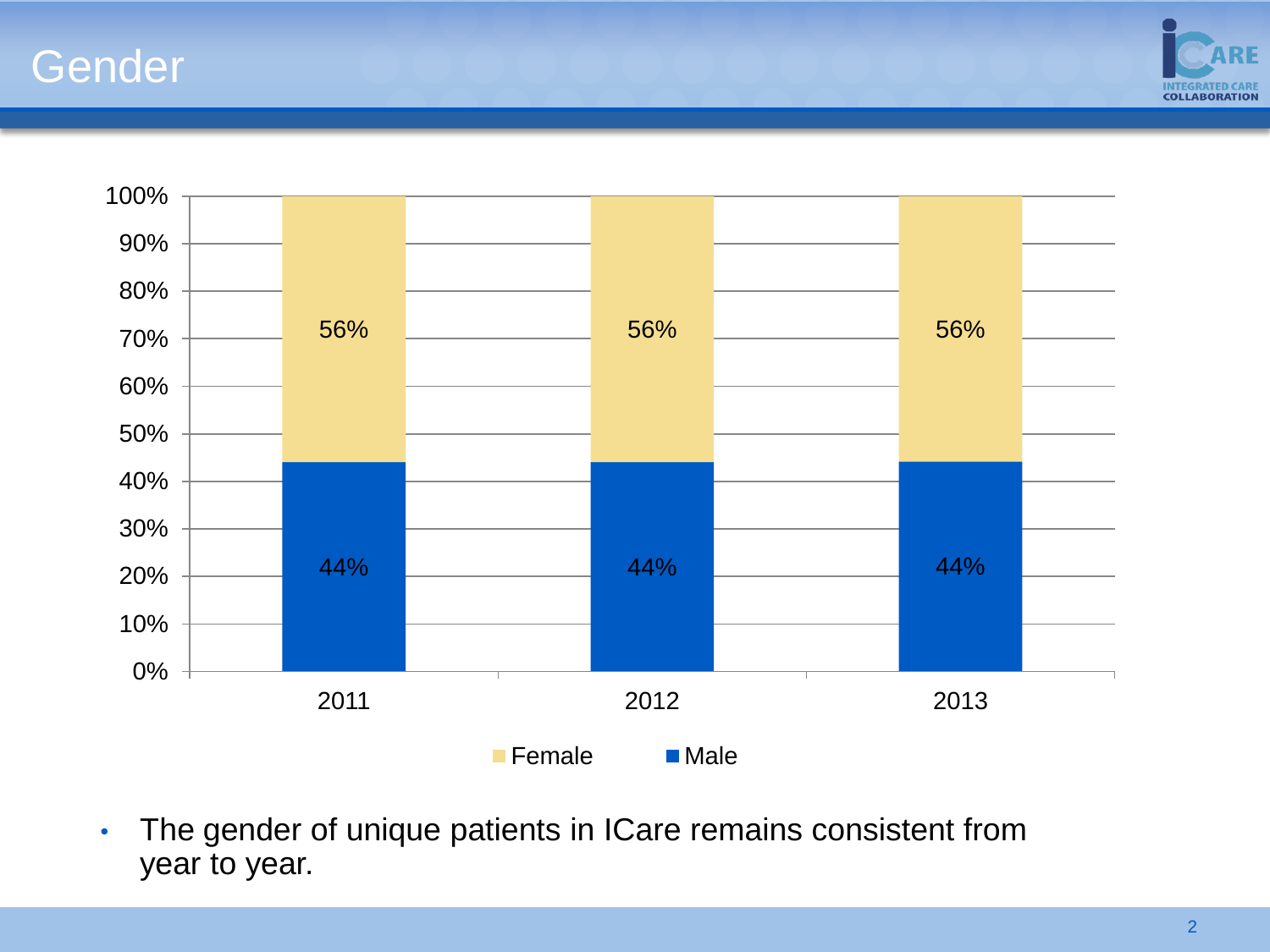### Age Range





- Age of patients is predominantly split between the 0-18 and 19-44 ranges, followed by the 45-64 range. There is only a small number of patients in ICare over 65 years old.
- The 65+ group has increased while the <18 group has decreased.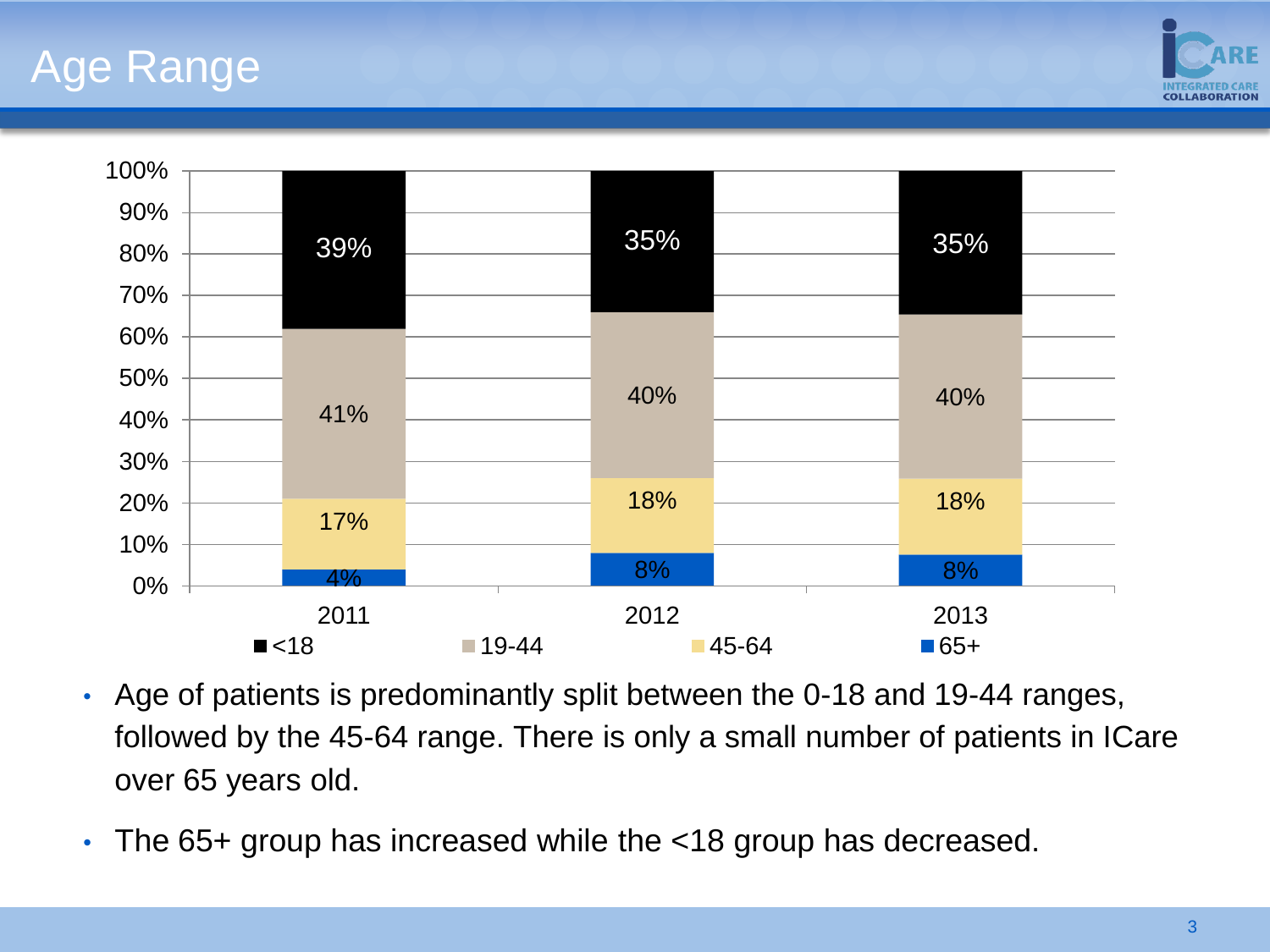# Race/Ethnicity – All 6 Counties Combined





• The overall percentage of Hispanic/Latino patients has declined over the reported period while the percentage of White patients has increased.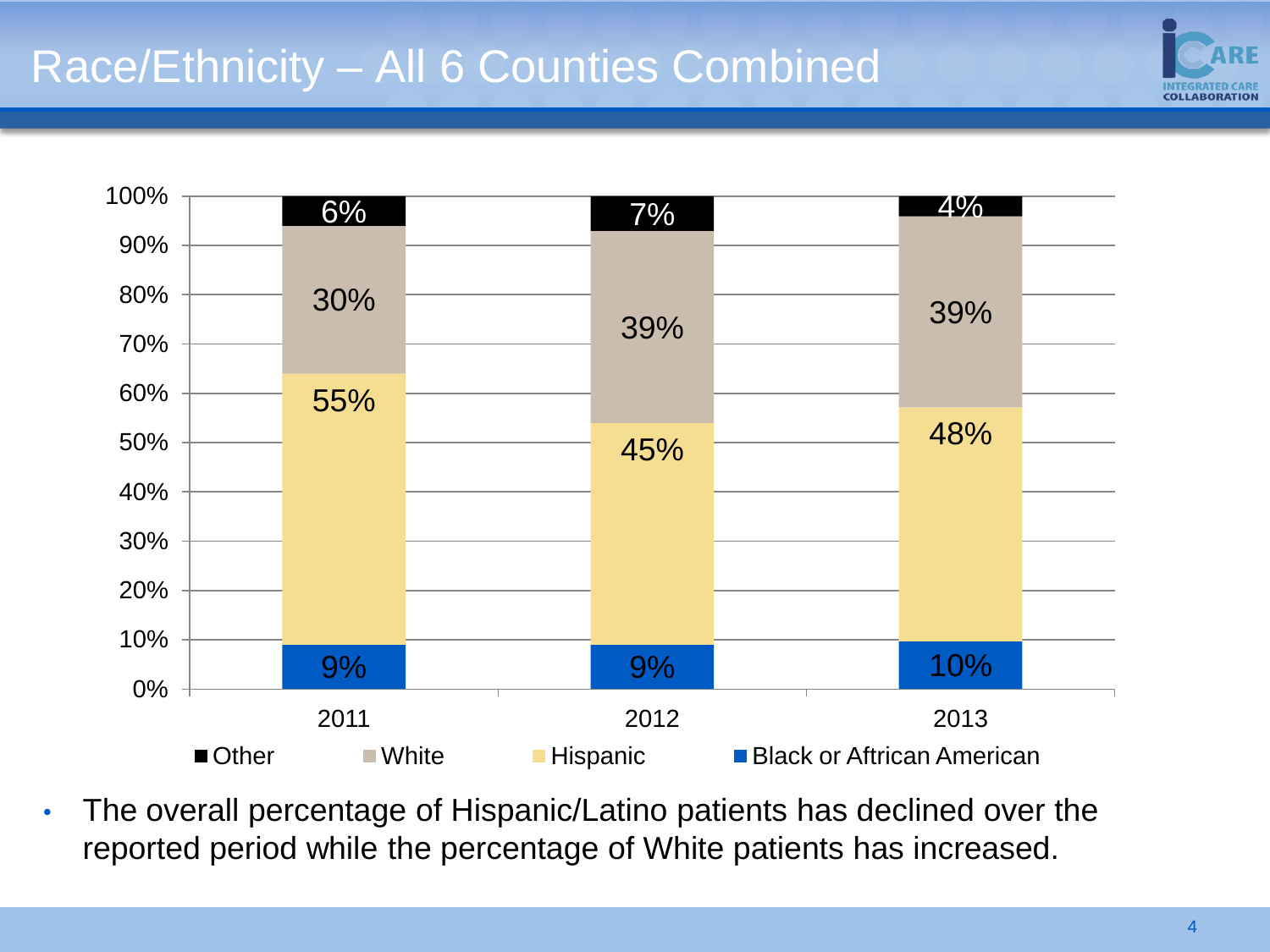## Race/Ethnicity Variations by County





**Bastrop**



■ Other

■ White

**Hispanic** 

American



**Caldwell**

**Hispanic** ■ Black or Aftrican American

**Burnet**





**Hays**

■ Other ■White

**Hispanic** 

■ Black or Aftrican American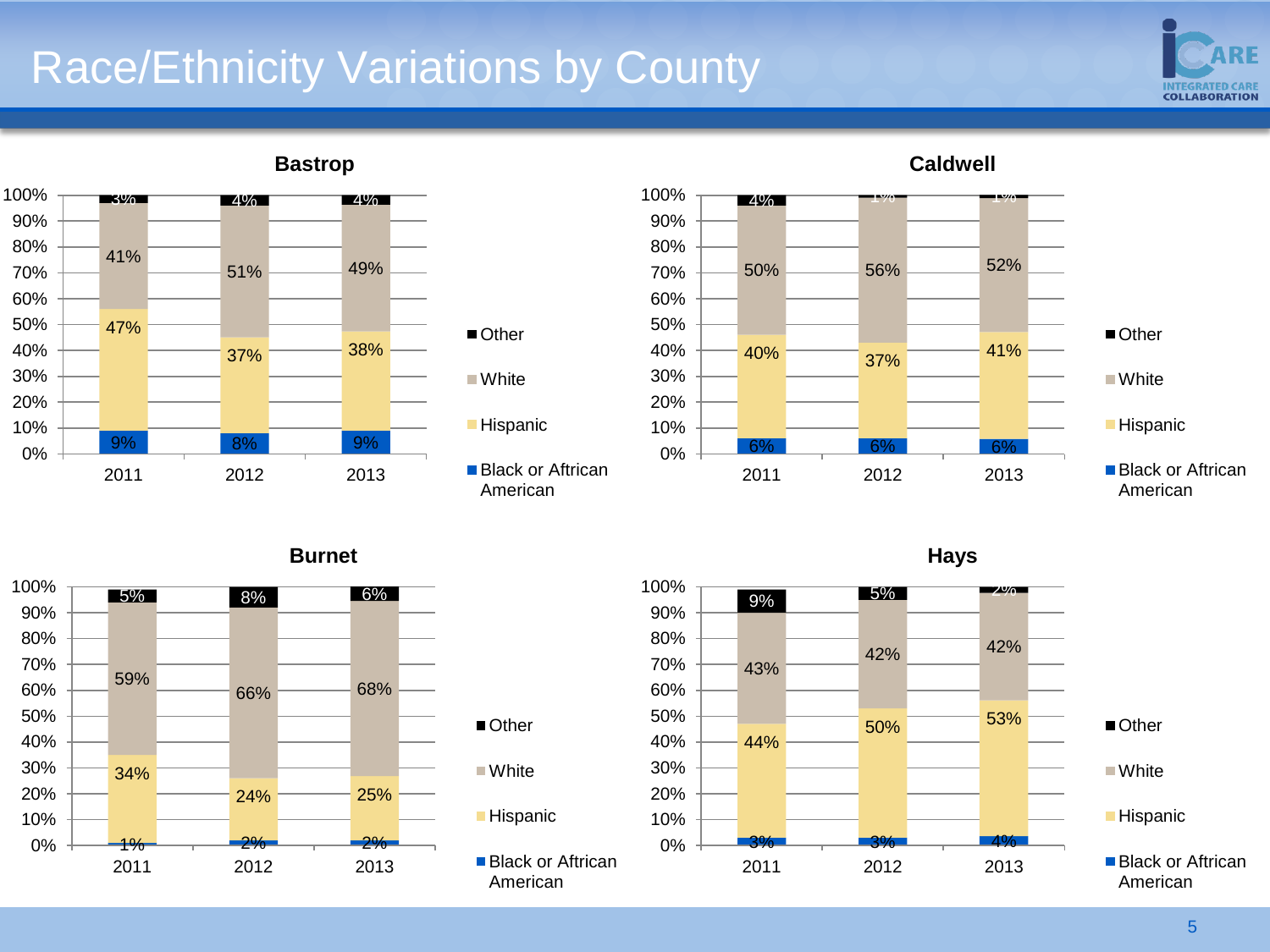# Race/Ethnicity Variations by County





**Williamson**

- Race/Ethnicity of patients averaged across all counties is predominantly Hispanic/Latino, followed by White.
- Travis County has a higher proportion of Hispanic/Latino patients than all the other counties, whereas Burnet County has the largest percentage of White patients.
- Bastrop, Caldwell and Williamson counties reflect the race/ethnicity mix of Burnet to a lesser degree, with a higher proportion of White patients, whereas Hays County similarly reflects Travis County with it's higher proportion of Hispanic/Latino patients.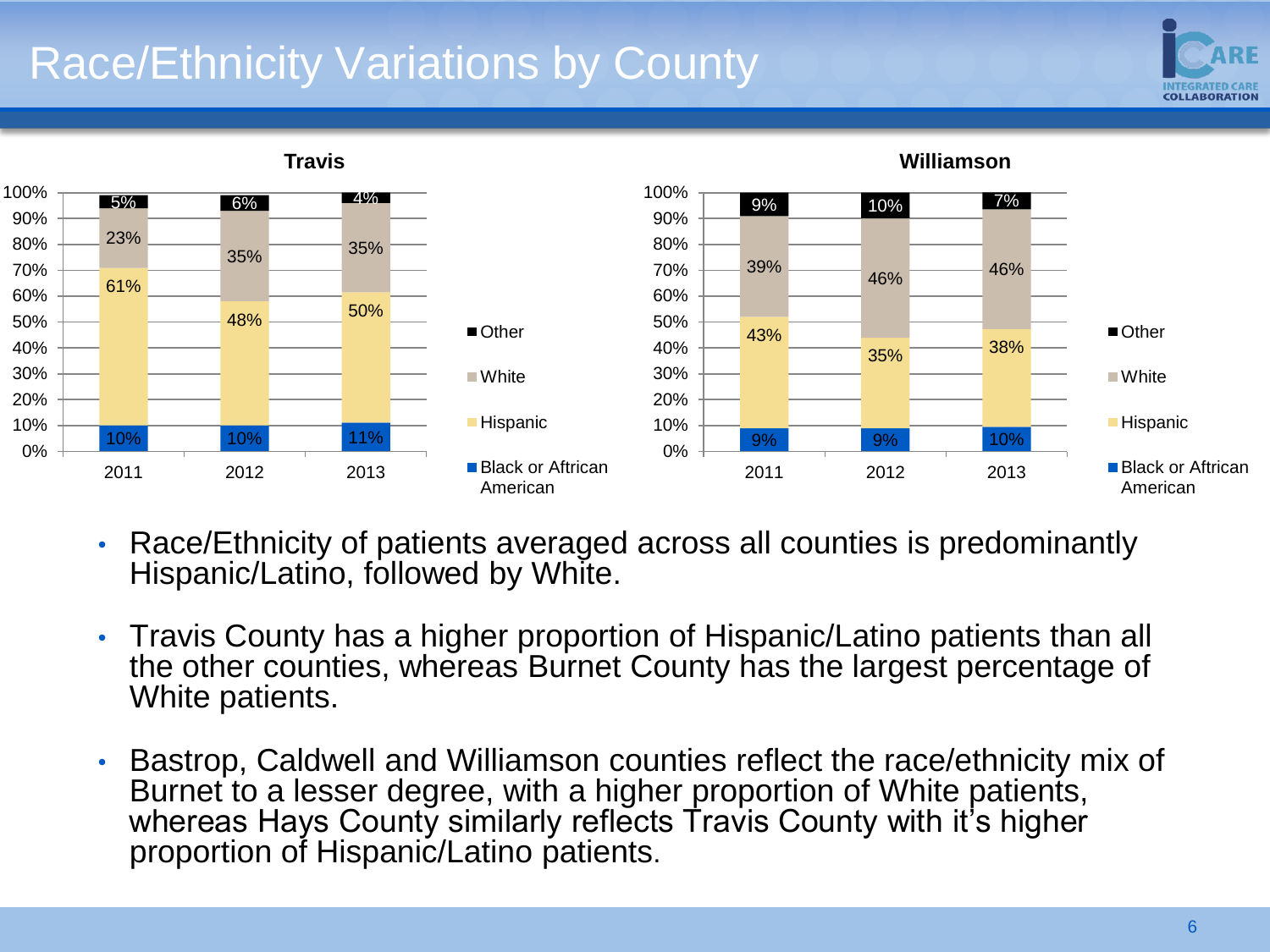



• The majority of ICare data is for patients who reside in Travis County, followed by Williamson, Hays, and the other counties.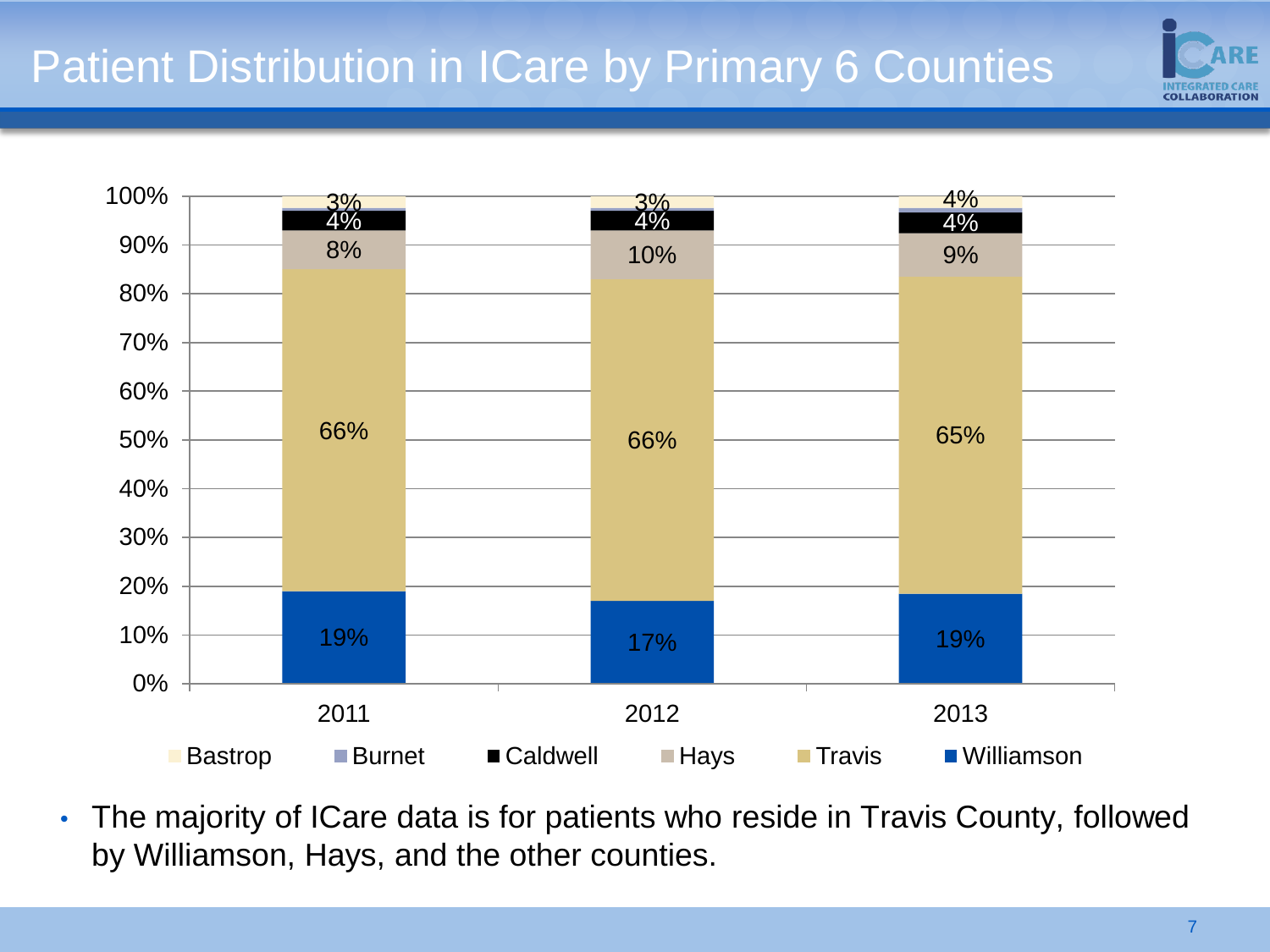# Payor Mix





• Medicaid and Self-pay are the predominant payors of encounters in ICare. The overall payor mix has remained fairly consistent over the reported time period, although Medicaid is a smaller part of the mix while Self Pay is increasing.